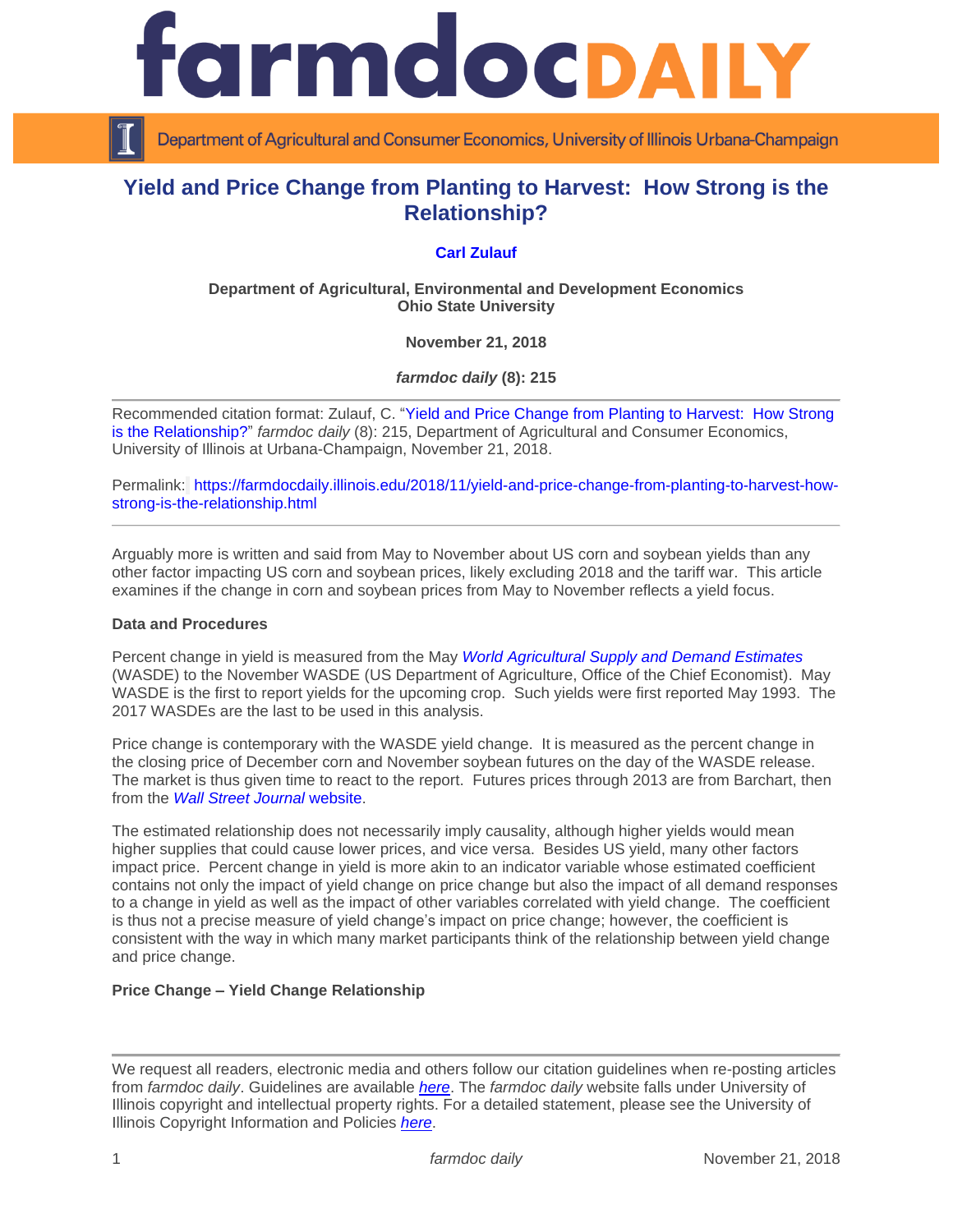Percent change in US corn yield between the May and November WASDEs is associated with 48% of the corresponding percent change in December corn futures price. As can be seen in Figure 1, a visible downward relationship exists between yield change and price change. The comparable value for US soybeans is 12%. Again, a downward relationship exists between yield change and price change (see Figure 2). The estimated relationships for corn and soybeans are significant with 99% and 95% statistical confidence, respectively.



Coefficient on yield change is -1.84 for corn vs. -0.86 for soybeans. A negative sign is consistent with the expectation that higher yield implies more supply and thus lower price, everything else the same. A more negative coefficient for corn is also expected since the elasticity of demand with respect to price is commonly found to be less elastic for corn. Thus, the same change in supply is expected to be associated with a greater change in the price of corn than soybeans, everything else the same.